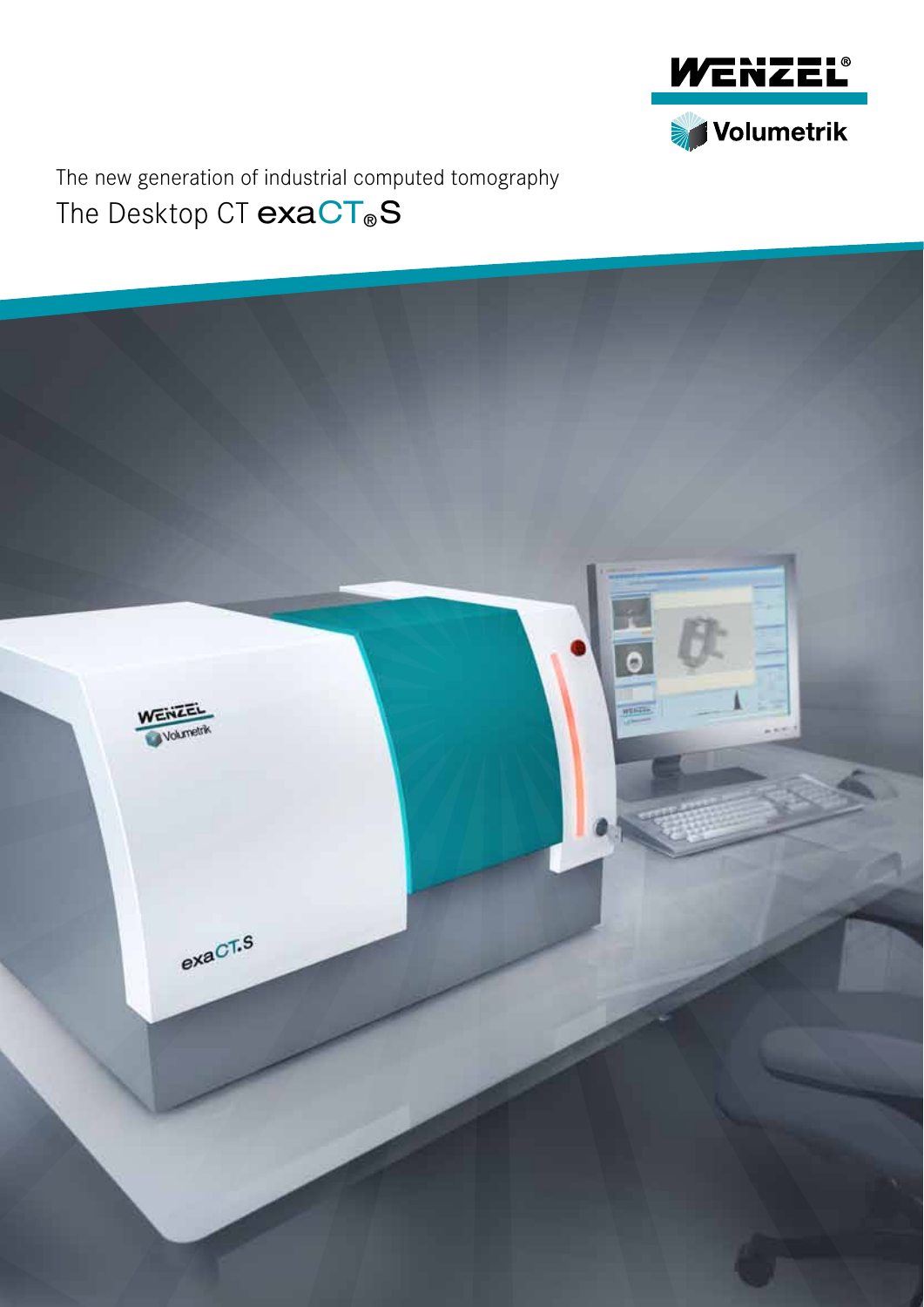## Innovation with a family tradition Volume scanning technology

Founded in 1968, the family-owned, WEN-ZEL Metrology Group is one of the world's leading providers of high-precision coordinate and gear measurement technology along with industry leading measurement software. When it comes to innovation, WENZEL products continuously set unrivalled standards, that are characterised

by manufacturing quality and high precision. Through the acquisition of WENZEL Volumetrik in 2008, the WENZEL Group has extended its product portfolio into the sector of industrial computed tomography (CT). WENZEL Volumetrik is a leading innovator among CT manufacturers and specifically provides powerful and precise devices for carrying out non-contact, nondestructive three dimensional measurements and testing of both internal and external structures of objects. This makes the volume scanning technology from Volumetrik the perfect addition to the coordinate measurement technology from the WENZEL Group.

## What is volume scanning technology?

Computed tomography has been used since the 1970s for medical applications. They constitute a further development of classic X-ray technology. While radioscopy X-ray devices reproduce two-dimensional radiographic images of objects, the computed tomography volume scanning technology from WENZEL generates three dimensional volume data. Its deployment in the industrial sector is relatively recent. The technology of the WENZEL computed tomography is adapted to industrial applications, so that internal and external structures of components can be captured completely. The pictures on the right side clarify the operating principle of the exaCT® S. The component is rotated in the path of the X-ray beam and a threedimensional model is reconstructed from a number of two-dimensional projections. Small parts will be measured close to the X-ray source and larger parts close to the detector. Through the use of magnification of small parts it is possible to resolve even the smallest details of parts.



## Compact, precise and low-maintenance

If the name WENZEL appears on a new type of measuring machine, this stands for innovation, quality and service. The new exaCT®S combines decades of experience in measurement technology and extraordinary quality of WENZEL along with the advanced expertise in CT development from WENZEL Volumetrik. With a new modular system design concept and with innovative sensor technology, WENZEL Volumetrik now produces a range of CT device variants that permits adaptation to different customer requirements.

The result is the exaCT<sup>®</sup> S, an appealing desktop-CT with a compact construction that is more powerful, precise and with very low-maintenance, compared to devices from other manufacturers.

### **SAFETY INCLUDED**

The new exaCT® desktop-CT is a fully protected device based on the strict legal requirements of the German X-ray Directive and DIN 54113. Its use is non-hazardous for the operator.

There is also no danger from components that have been exposed to X-ray.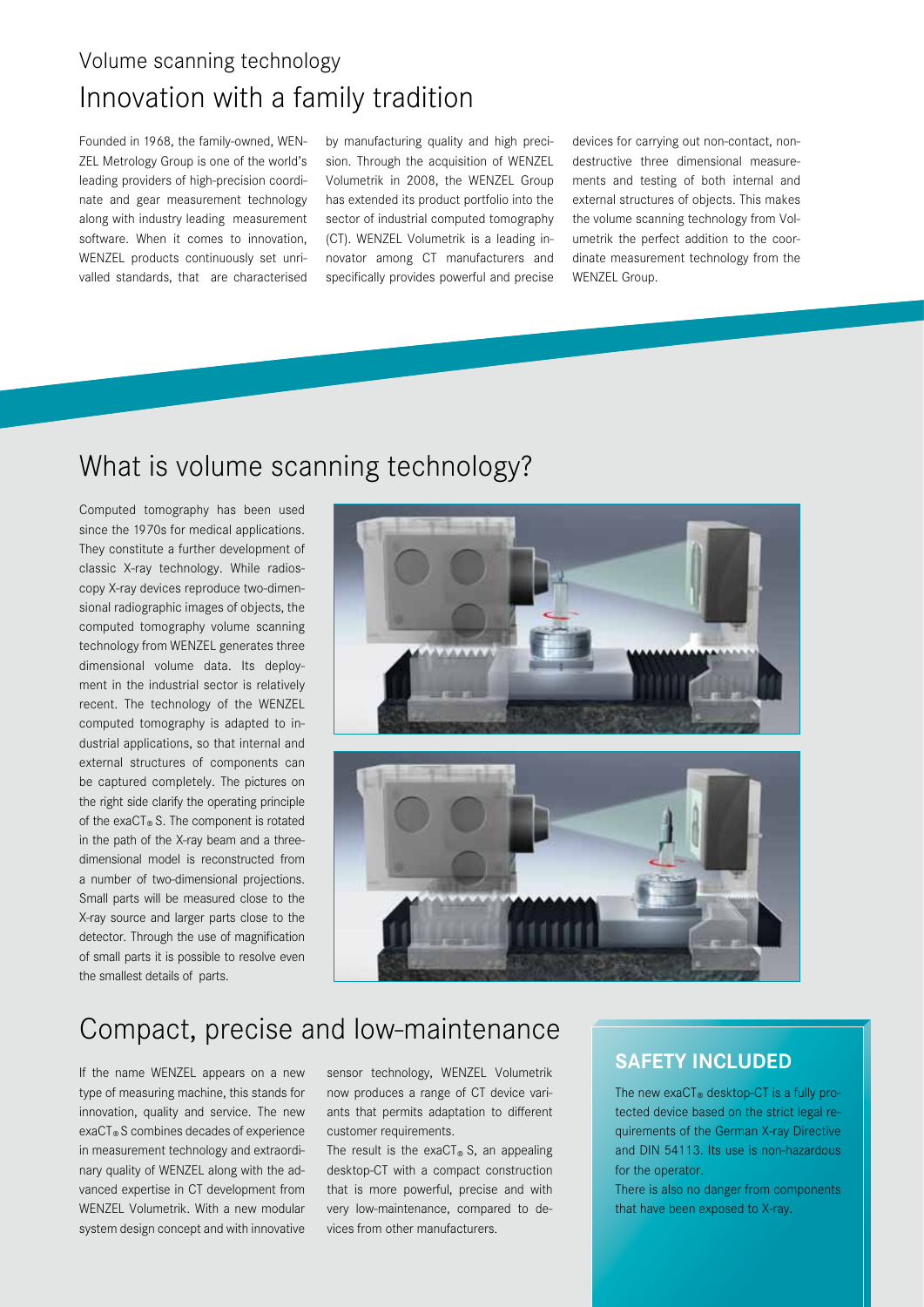## Simply exaCT Computed tomography on the desk

The compact desktop CT exaCT®S is the ideal solution for the volume measurement of small components. It is compact in size and provides maximum performance in a minimum space. The high resolution allows a detailed analysis of small components ranging from micro measurements to micro

**HENTE** 

**WACTLE** 

material testing. The modular design concept of exaCT S makes it possible to customize the system to suite customer requirements. These are primarily differentiated by the X-ray source, the detector and by the component sizes that can be

measured. What connects all exaCT® S versions is the compact design, the sophisticated ergonomics and the idea of combining more performance and flexibility with a smaller footprint.

**exaCT.S** 

### **Flexible performance\***

**work piece dimensions:**

**Various different device variants can be realized**

| wyw.w.coccumulto.com                                         |                             |  |
|--------------------------------------------------------------|-----------------------------|--|
| Maximum scan diameter                                        | $35 \, \text{mm}$ - 75 mm   |  |
| Maximum scan height<br>(depending on the component diameter) | 25 mm - 45 mm               |  |
| <b>DETECTOR:</b>                                             |                             |  |
| Number of pixels                                             | 1 Megapixels - 3 Megapixels |  |
| Pixel size                                                   | 20 µm - 75 µm               |  |
| AD conversion                                                | $16$ bit                    |  |
| <b>X-RAY SOURCE:</b>                                         |                             |  |
| Maximum acceleration<br>voltage                              | 80 kV - 130 kV              |  |
| Power                                                        | $10 W - 90 W$               |  |
| Cooling                                                      | air (integrated)            |  |

| <b>MECHANICS:</b>                                                                                                                       |                                                               |  |
|-----------------------------------------------------------------------------------------------------------------------------------------|---------------------------------------------------------------|--|
| Linear guide ways                                                                                                                       | Granite based with high precision<br>linear guideways         |  |
| Turntable bearings                                                                                                                      | Roller bearing or Air bearing                                 |  |
| Position measuring<br>systems                                                                                                           | High-resolution optical precision<br>measuring systems        |  |
| Voxel resolution<br>(detail detectability)                                                                                              | 5 µm - 40 µm                                                  |  |
| Calibration and<br>monitoring                                                                                                           | Calibration and test artifact acc. to<br>VDI/VDE 2630 (draft) |  |
| Radiation protection                                                                                                                    | Full radiation protection chamber                             |  |
| Setup                                                                                                                                   | Table top installation                                        |  |
| Maintenance<br>accesses                                                                                                                 | Front                                                         |  |
| * The technical data can lie between the minimum and maximum values, depending on customer<br>requirements. Technical changes reserved. |                                                               |  |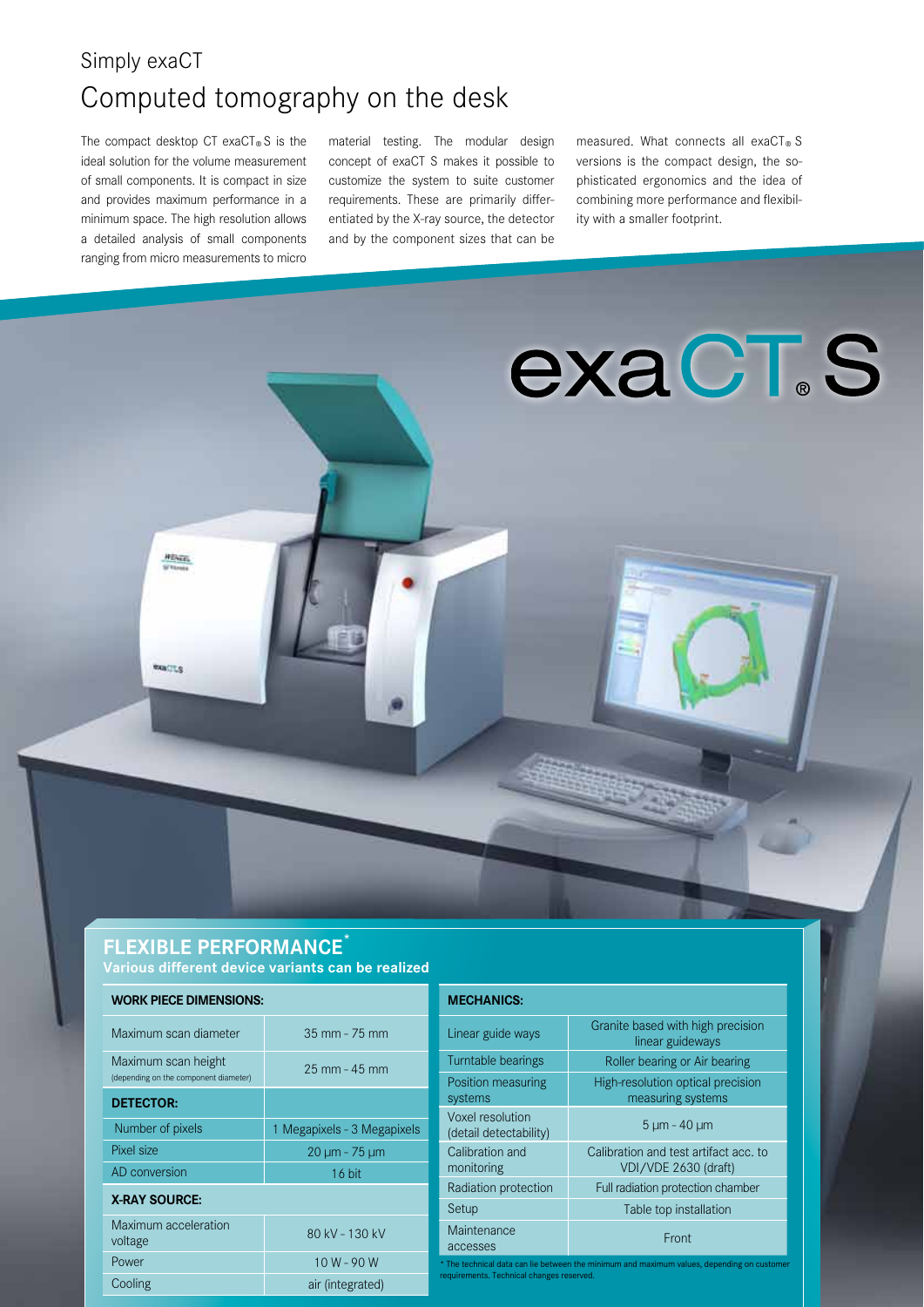## Product advantages Superior point by point

The new desktop-CT exaCT® S has an innovative system concept. WENZEL Volumetrik has systematically concentrated on the specific needs of the user. The result is a device that is not only partially superior, but point by point to comparable devices.

The  $exaCT<sub>®</sub>S$  is a modular system concept with exceptional system stability and can be perfectly integrated into existing measurement rooms. The compact size of the system associated with precision mechanics, of our own production, and the innovative detector technology are the foundation for the systems excellent stability. Also integrated: software, service, consultation and training.

#### **K-ray source stable and maintenance-free**

The X-ray source in the exaCT® S is charac-<br>terised by its special stability. It is mainenance-free.

**WENZEL** 

 $axaC$ <sup>T.S</sup>

#### **Setup support: Video camera and laser markers**

Integrated video cameras and laser markers are

#### $\blacksquare$  Low footprint tabletop installation  **with high performance**

The small desktop-CT is easy to integrate in a wide range of working environments. This saves expensive production floor space. Access to the rear and to the sides is not required which means the exaCT S can be installed space saving. The exaCT<sup>®</sup> S also provides higher performance with smaller equipment dimensions than comparable products from other manufacturers.

#### **Perfect operating ergonomics**

Not only is the design of the  $exaCT_{@}S$  attractive, but also the superior ergonomics are a major benefit. Everything is designed in such a way that the exaCT® S is easy to operate while providing a perfect overview. Just how the perfect CT workplace of the future should be!

#### **High level of proprietary manufacture**

There is a large amount of proprietary manufacturing from WENZEL. For the exaCT® S, this means: all of the installed components are perfectly matched to one another, the software has proven matched to one another, the software has prover<br>its performance in practice. Logical consequence the need for servicing the system and the time and effort required for training are low.

#### $I$  Integrated vibration damper

An integrated vibration damper is also included in the system, another feature that distinguishes the exaCT<sub>®</sub>S from other products on<br>the market.

#### **Granite based high-precision mechanics from our own production**

WENZEL Präzision has been known for decades for its superior, high-precision mechanics in the field of coordinate measurement technology. Therefore, the granite-based mechanics of the exaCT<sup>®</sup>S originate from WENZEL Präzision.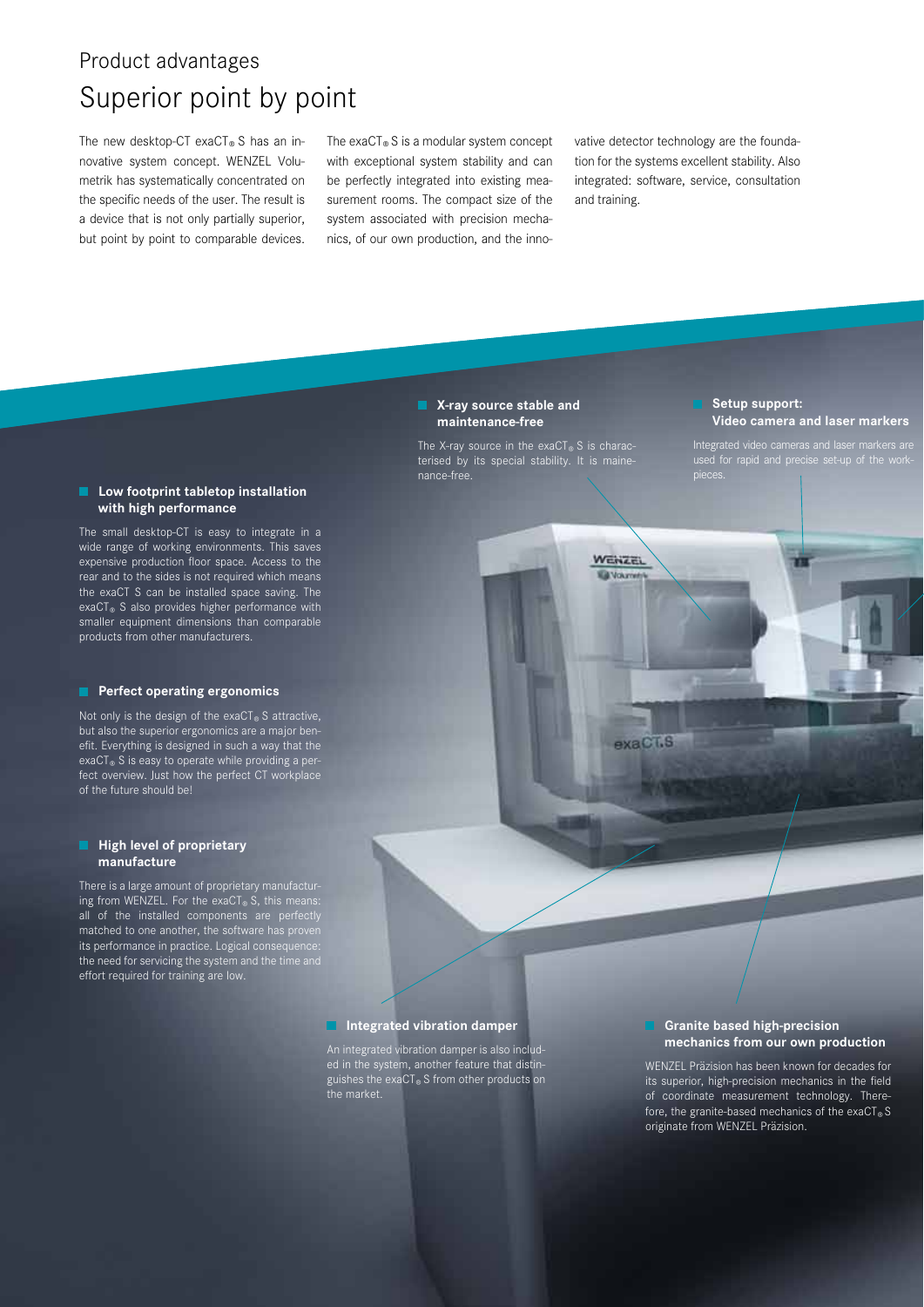

#### **I** Industrial detector from our own  **development and production**

The detector integrated in the exaCT®S is a<br>proprietary development of WENZEL Volu-

#### $\blacksquare$  Optimum price/performance ratio

The exaCT® S sets new benchmarks in terms of price/performance ratio. Therefore, computed tomography is now affordable, even for mediumsized companies.

#### *Low-maintenance, high availability*

The high manufacturing quality, the proven WENZEL mechanics and stable X-ray source lead to low maintenance and high availability. If still failure occurs, the global WENZEL service organisation is just around your corner.

#### **Integrated control cabinet**

The electronics and control unit is fully integrated. Therefore no separate space consuming control cabinet is required.

#### $\blacksquare$  Integrated and consistent  **operating concept**

The ease of operation and high performance of the application software are further highlights of the new system. The  $exaCT_{\circledcirc}$  control data acquisition software was developed for optimised control of the computer tomograph and the exaCT® Volume reconstruction software for precise calculation of the 3D volume data.

All software modules are integrated in a consistent operating concept just like the proven WENZEL evaluation tools, Metrosoft QUARTIS and Knotenpunkt PointMaster.

#### **Multifunctional signal lamp: Safety and surveillance during operation**

The operating status of the exaCT® S is indicated by different colours of the signal lamp.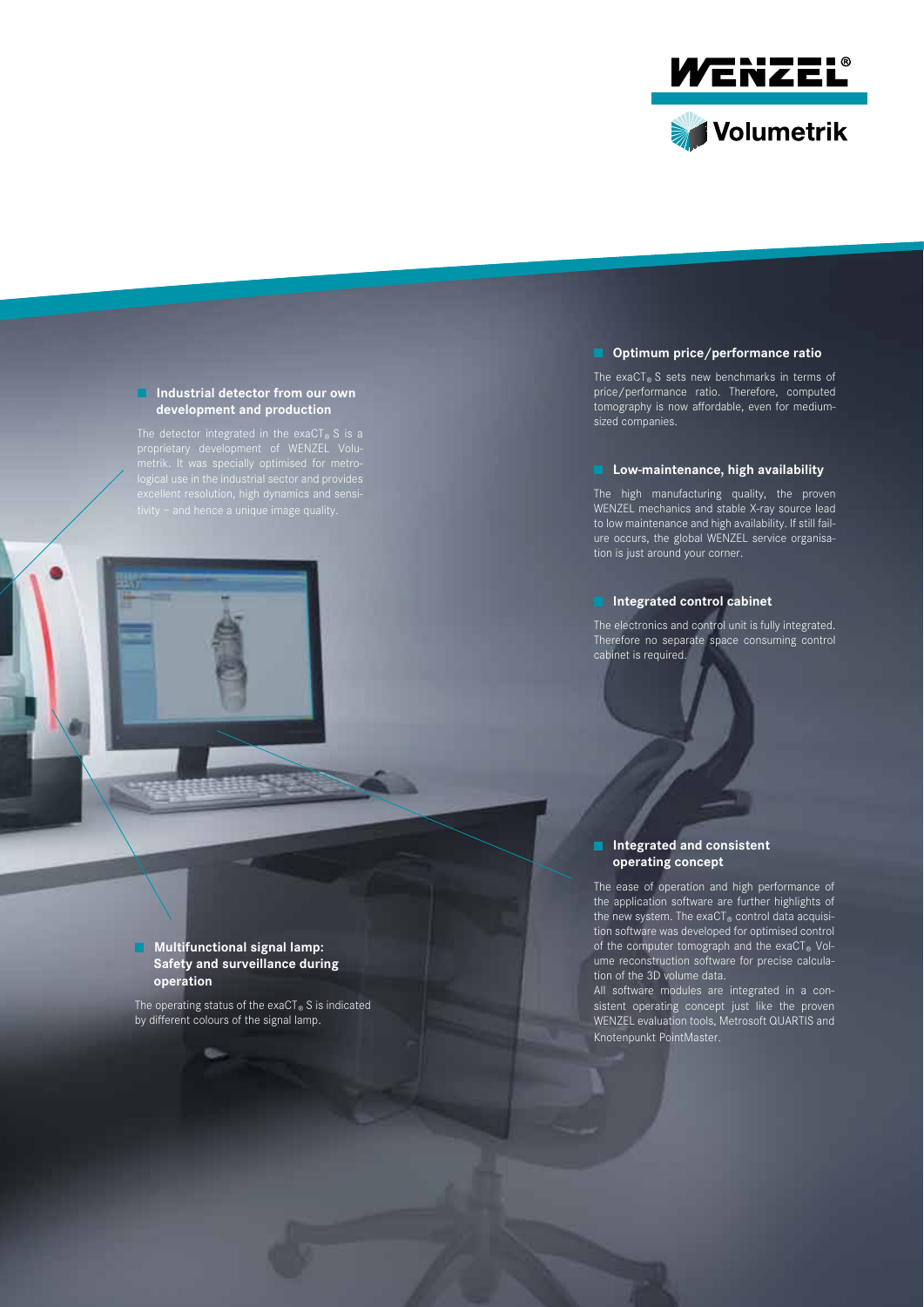## Operating concept and fields of application of the exaCT®S Beautifully simple and well conceived

Above all, the performance and the user friendliness of the integrated application software ensure that the full extent of the innovative device concept of the exaCT® S is brought to bear. The exaCT® control data acquisition software for optimised control of the computer tomograph and the exaCT® Volume reconstruction software for precise calculation of the volume data was developed by WENZEL Volumetrik. The evaluation software of the exaCT<sup>®</sup> has a direct link to the proven software products of Metrosoft QUARTIS from WENZEL Metromec and PointMaster from WENZEL Knotenpunkt. The applications for the exaCT® S are measurement and testing technology where 3D data of complex inner structures are required. The tasks that can be performed with the exaCT®S are numerous and range from material analysis, through the testing of joining technology, right up to reverse engineering.

### CT control and reconstruction

You don't need to be a computed tomography specialist to operate the exaCT® S. Intuitive user guidance allows excellent measurements to be generated after a short training period. The exaCT® S thinks too: Measurement parameters are automatically optimised by the system. Specially developed for industrial use, the CT control unit and reconstruction software ensure high precision and high quality results. In contrast to other manufacturers, the entire image processing chain and 3D reconstruction are carried out with our own software. This allows the components to be optimised and finely matched to one another, thus achieving the high quality standards.

### Dimensional measurement

The decades of experience gained by WENZEL Metromec in 3-dimensional coordinate measurement technology is underlined in the key advantages that the Metrosoft QUARTIS measurement software also offers its users in the field of computed tomography:

- • Non-destructive and non contact metrological evaluation of all contours and surfaces of a component as well as the internal structures of workpieces
- Clear, flexible and results-oriented user interface with proven construction and alignment functions
- Full functionality for evaluation of shape, position and dimension with simple display of the measurements in meaningful measurement reports
- Intuitive measurement programming for the automation of measurement sequences

### Nominal-to-actual comparison and reverse engineering

The PointMaster software from WENZEL Knotenpunkt is one of the world's best surface generation tools which can be used to generate and process exact free-form surfaces from CT data. PointMaster also fulfils important functions for CT evaluations:

- Can be used for reverse engineering
- Nominal-to-actual comparisons against 3D CAD models, display using colour rendering
- Innovative functions for iterative compensation of material shrinkage in injection and casting moulds

### **Fields of application**

| <b>Measurement technology</b>                                                                                      | <b>Testing technology</b>                                                                   |
|--------------------------------------------------------------------------------------------------------------------|---------------------------------------------------------------------------------------------|
| <b>Dimensional control</b><br>Measurement of standard part geometry and surfaces including form<br>and tolerances  | <b>Material defect analyses</b><br>Non-destructive testing, e.g. voids, pores, cracks, etc. |
| <b>Wall thickness analysis</b>                                                                                     | <b>Structural analyses</b>                                                                  |
| Color rendering of the wall thickness distribution of the component                                                | Visualisation of material and component structures                                          |
| <b>Actual-to-nominal comparisons</b><br>Representation of the deviations from the CAD model or master<br>component | <b>Assembly tests</b><br>Control of assembly results, function and failure analysis         |
| <b>Tool and component optimisation</b>                                                                             | Joining technology testing                                                                  |
| Compensation of shrinkage and distortion                                                                           | Defect analysis for welding, soldering, gluing or riveting                                  |
| Development, rapid prototyping and reverse engineering                                                             | <b>Electronics testing</b>                                                                  |
| Generation of CAD models from scan data                                                                            | Inspection of solder and adhesive joints                                                    |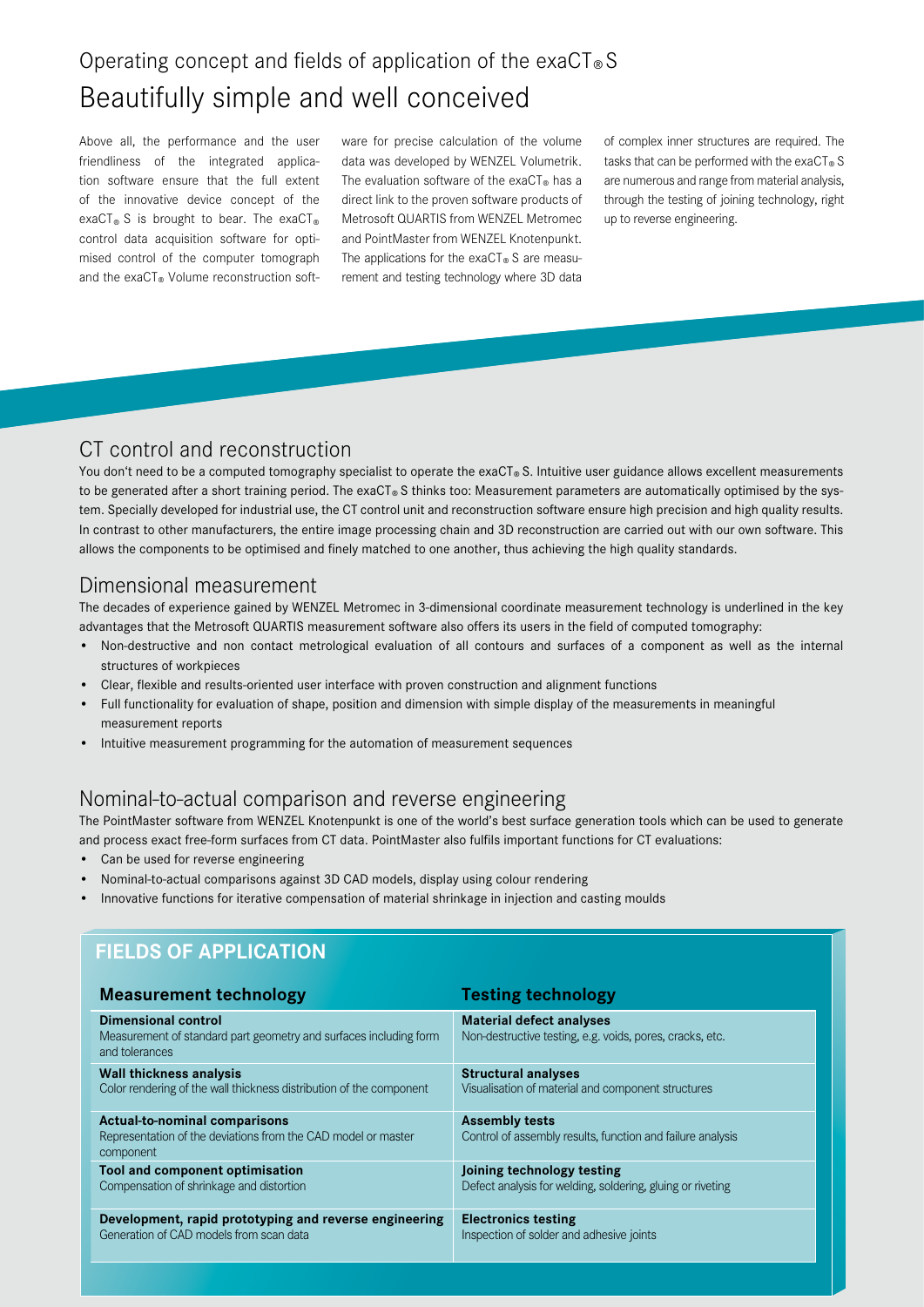## Applications One measurement – multiple evaluations

The strengths of the exaCT®S are revealed in the specific application. The possible applications are, however, too numerous to mention them all. For this reason we have shown examples of specific applications here to make our advantages clear. As with the exaCT<sup>®</sup> volume scanning technology, both

material and geometry data are present, so multiple evaluations can be carried out on the basis of a single measurement. Because of the non contact and non destructive measurement, components that are not suitable for other measurement techniques, such as

tactile or optical coordinate measurement machines can be examined. Fast and complete digitising of objects can be performed by scanning the overall geometry in a single measurement step.

### Micro weld inspection on a brass component



Point welded brass pin



The virtual 3D cut reveals micro porosity in the welded joint



The 3D porosity analysis shows the size distribution of the pores. The diameter of the smallest pore is 20 µm

### Dimensional measurement on a plastic injection moulding part



Injection moulding part with complex internal structures



The measurement program includes inner and outer structures. For dimensional measurement, virtual probing points are taken.



The nominal to actual comparison shows deviations between the manufactured part and the CAD model.

### Dimensional micro measurement on a plastic part



Plastic part with undercuts



The colors make deviations between nominal and actual geometry visible. The histogram shows the distribution of the deviations.

### Micro structure evaluation of composite components



GRP part: The 2D cut and 3D visualization makes visible the fiber orientation of the glass fibers. The diameter of the glass fibers is 10 µm



The measurement report shows the measured values of inner and outer features similar to a coordinate measuring machine



The 2D cut shows glass fibers and a micro crack with a gap width of 10 µm to 30 µm.